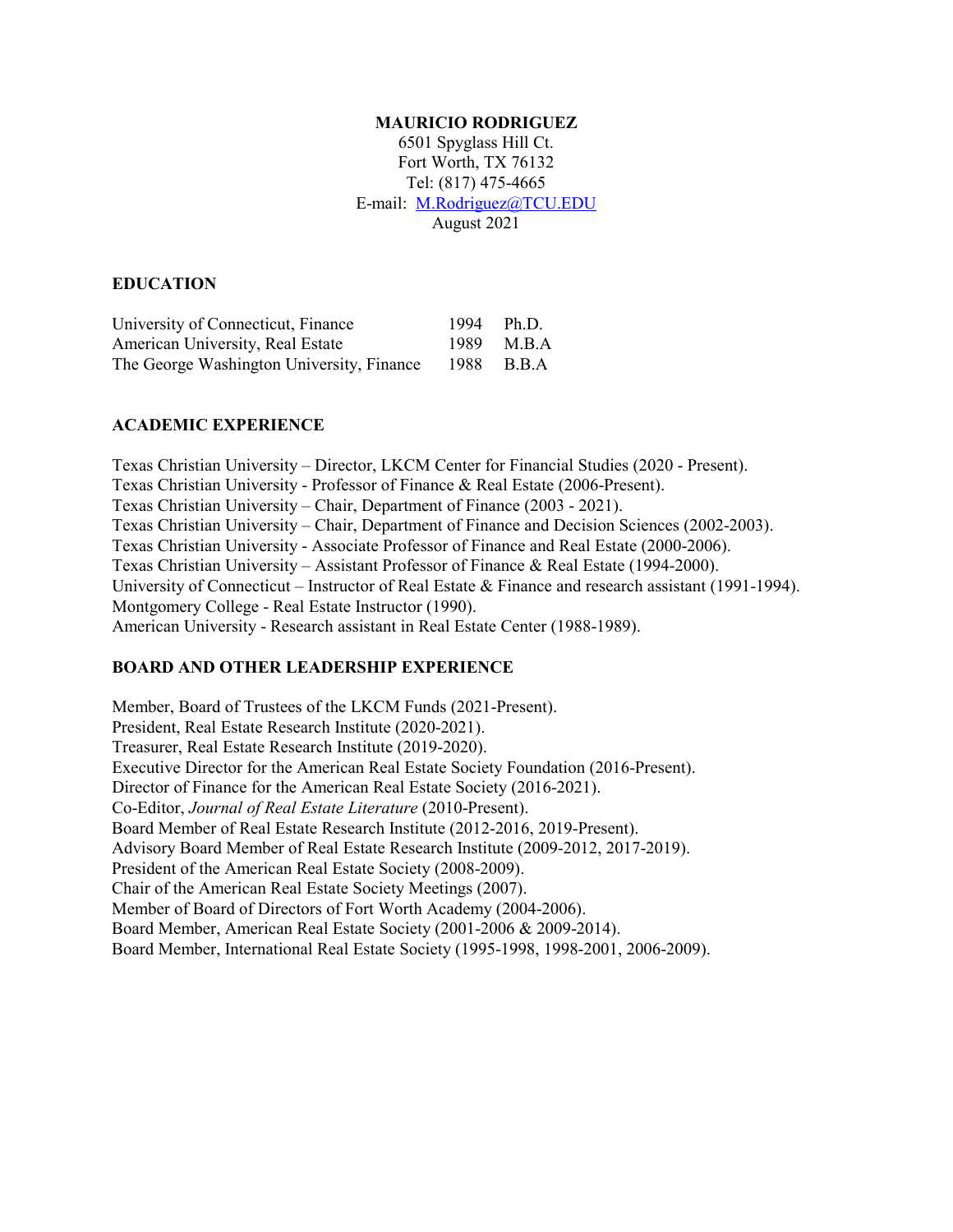### **SELECTED HONORS**

International Real Estate Society Achievement Award (2021). Executive MBA Teaching Excellence Award (2021). Distinguished Service Award for the Discipline & Community (2021). Richard Ratcliff research Award (2019). James A. Graaskamp research Award (2017). American Real Estate Society Distinguished Service Award (2013). ARES manuscript prize for the best paper on Real Estate Investment/Portfolio Analysis (2011). Graduate Teaching Award (2010). M.J. Neeley School of Business Dean's Research Award Nominee (2010). William N. Kinnard Scholar Research Award (2005). Beasley Faculty Fellowship (2001- Present). LKCM Center for Financial Studies Summer Research Award Recipient (2002-2021). Finance Department Research Award (1999). TCU Deans' Teaching Award (1998). ARES manuscript prize for the best paper on Corporate Real Estate (1997). Charles Tandy American Enterprise Center Grant Recipient (1995-2019). Selected for membership in *Beta Gamma Sigma* honor society. Outstanding Finance Doctoral Candidate Fellowship Recipient (1992-1993). Minority Fellowship Recipient, University of Connecticut (1991-1993). Received Real Estate Educators Association Harwood Memorial Scholarship (1989). American Society of Real Estate Counselors Grant Recipient (1989).

## **BUSINESS EXPERIENCE**

**Consultant** on topics related to financial economics, real estate, cost of capital, and other issues for The Department of Justice, United States of America and others (1998- Present).

**Faculty advisor** for student enterprise team sponsored by the Charles Tandy American Enterprise Center of the M.J. Neeley School of Business to develop a discounted cash flow model for potential ventures with Techonova.

**MPC & Associates** (was a subsidiary of the Arnold & Porter Law firm, prior to being purchased by Sallie Mae).

Analyst - created financial models and provided real estate investment consultation (1990).

### **First Capital Realty**

Real Estate Financial Analyst for commercial brokers (1989).

## **Lewis & Silverman Realtors**

Real estate broker (1987-1988).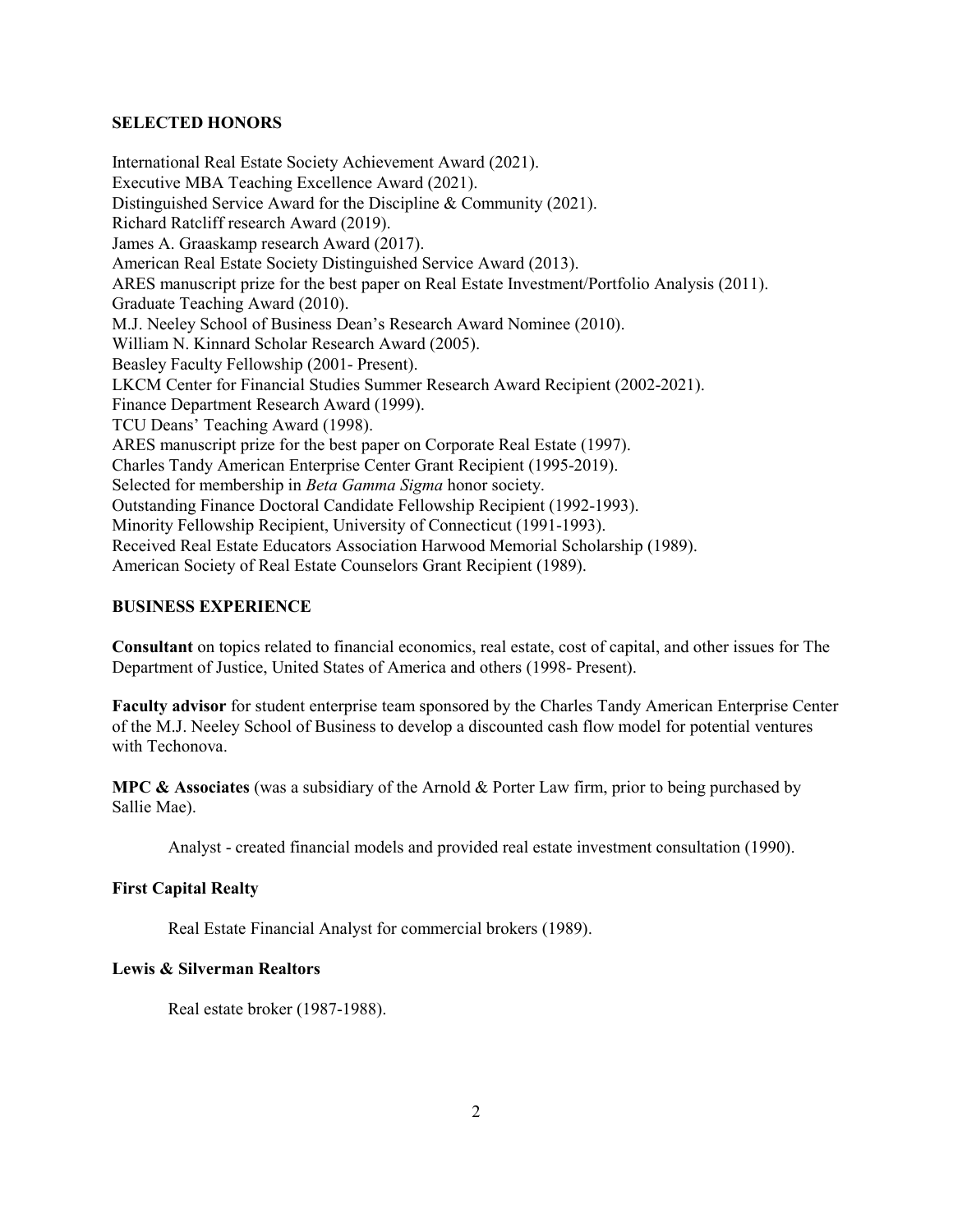#### **REFEREED PUBLICATIONS**

"The significance of impact in real estate research publications" *Journal of Property Investment & Finance*, Co-authored with Graeme Newell, Muhammad Jufri Marzuki, Elaine Worzala, Alastair Adair, and Martin Hoesli, forthcoming.

**"**Understanding Distressed Residential Transaction Discounts across Submarkets and Market Conditions" *Journal of Real Estate Research*, Co-authored with Ramya Aroul and Andy Hanz. Vol. 42, No. 1, 2020.

"Obtaining Better Sustainability Data for Hedonic Analysis" *Journal of Real Estate Literature,*  Co-authored with Ramya Aroul, Vol. 25, Number 2, 2017.

"The Increasing Value of Green for Residential Real Estate" *Journal of Sustainable Real Estate,*  Co-authored with Ramya Aroul, Vol. 9, Number 1, 2017.

"Tax motivated derivative structures with 'sweet spot' payoffs" *International Journal of Financial Markets and Derivatives,* Co-authored with Steve Mann, Vol. 5, Number 2-4, 2016.

"Dollarization and Real Estate Market Performance: Evidence from Housing in El Salvador" *Journal of Housing Research*, Co-authored with Jonathan Dombrow, Vol. 24, Number 1, 2015.

"REIT Going Private Decisions", *The Journal of Real Estate Finance and Economics,* Coauthored with Jim Brau, Troy Carpenter, and C.F. Sirmans, Vol. 46, Number 1, 2013.

"To be E-only or not to be E-only – that is the question," *Journal of Real Estate Literature*, Vol. 18, Number 1, 2010.

"Interest rate changes and the timing of debt issues," *Journal of Banking and Finance*., Coauthored with Chris Barry, Steve Mann, and Vassil Mihov, Vol. 33, Number 4, 2009.

"Corporate debt issuance and the historical level of interest rates," *Financial Management,* Coauthored with Chris Barry, Steve Mann, and Vassil Mihov*,* Vol. 37, Number 3,2008.

"Writing for Publication to Ensure Tenure and Promotion for Real Estate Faculty," *Journal of Real Estate Literature*, Co-authored with Chris Manning, James Webb, Don Epley, Graeme Newell, Stephen Roulac, and John McDonald, Vol. 15, Number 1, 2007.

"Differentiating CREF Performance," *Real Estate Economics,* Co-authored with Larry Lockwood and John Gallo, Vol. 34, Number 2, 2006.

"Modeling Spatial and Temporal House Price Patterns: A Comparison of Four Models," *The Journal of Real Estate Finance and Economics*, Co-authored with Bradford Case, John Clapp and Robin Dubin, Vol. 29, Number 2, 2004.

"Risk and Return Characteristics of Property Indices in Emerging Markets," *Emerging Markets Review*, Co-authored with Christopher Barry, V. 5, 2004.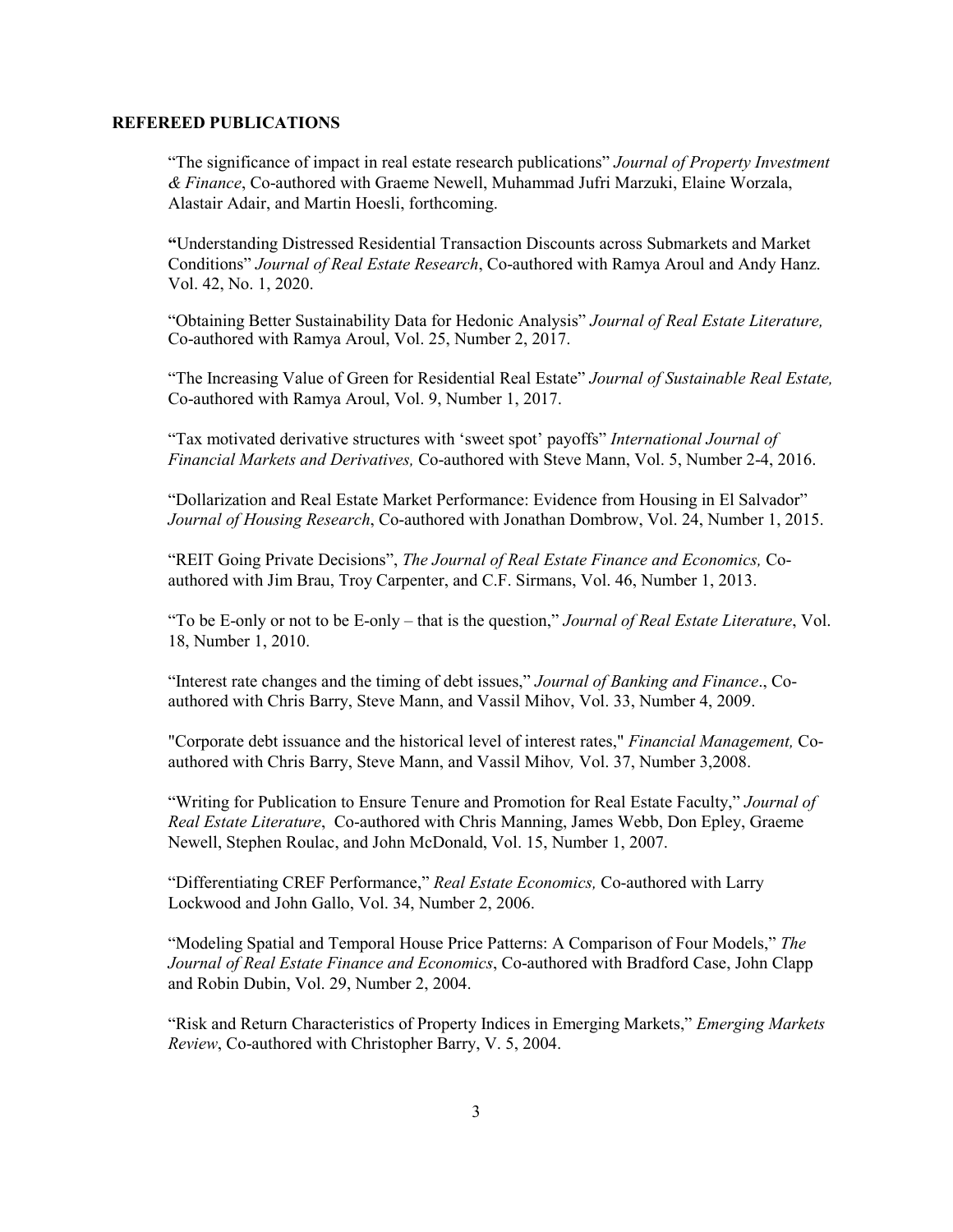"Robustness of Size and Growth-Value Effects: Evidence from Emerging Equity Markets," *Emerging Markets Review*, Co-authored with .Christopher Barry, Larry Lockwood, and Liz. Goldreyer, V. 3, No. 1, 2002.

"Residential Land Values and Decentralization of Jobs," *The Journal of Real Estate Finance and Economics*, Co-authored with John Clapp and Kelley Pace, Vol. 22, Number 1, 2001.

"A Regression Approach to Quantifying the Market Value of Mature Trees in Single-Family Housing Markets," *The Appraisal Journal*, Co-authored with C.F. Sirmans and Jonathan Dombrow, Jan, 2000.

"A complete Non-Parametric Event Study Approach," *Review of Quantitative Finance and Accounting*, Co-authored with C.F. Sirmans and Jonathan Dombrow, Vol. 14, 2000.

"Devising a Corporate Facility Location Strategy to Maximize Shareholder Wealth," *The Journal of Real Estate Research*, Co-authored with Chris Manning and Chinmoy Ghosh, Vol. 17, No. 3, 1999.

"Risk, Return and Performance of Latin America's Equity Markets, 1975-1995," *Latin American Business Review*, Co-authored with Christopher Barry, Vol. 1, No. 1, 1998.

"Using a GIS for Real Estate Market Analysis: The Problem of "Spatially Aggregated Data," *The Journal of Real Estate Research*, Co-authored with John Clapp, Vol. 16, No. 1, 1998.

"Spatio-Temporal Autoregressive Models of Neighborhood Effects," *The Journal of Real Estate Finance and Economics*, Co-authored with Kelley Pace, Ronald Barry and John Clapp, Vol. 17, No. 1, 1998.

"Investing in Latin American Equity Markets, 1975-1998," *Emerging Markets Quarterly*, Coauthored with Christopher Barry, Vol. 2, No. 3, 1998.

"The Performance Characteristics of Emerging Capital Markets," *Financial Analysts Journal*, Co-authored with Christopher Barry and John Peavy, Vol. 54, No. 1, 1998.

"A Convenient Way to Invest in Emerging Markets," *Emerging Markets Quarterly*, Co-authored with Christopher Barry and John Peavy, Vol. 1, No. 1, 1997.

"How GIS Can Put Urban Economic Analysis on the Map," *Journal of Housing Economics*, Coauthored with John Clapp and Grant Thrall, Vol. 6, 1997.

"Which Corporate Real Estate Management Functions Should be Outsourced?," *The Journal of Real Estate Research*, Co-authored with Chris Manning and Stephen Roulac, Vol. 14, No.3,1997.

"Managing Corporate Real Estate: Evidence From The Capital Markets," *Journal of Real Estate Literature*, Co-authored with C.F. Sirmans, Vol.4, Number 1, 1996.

"Under All is Net: Surfing the Internet for Real Estate Information," *Journal of Real Estate Literature*, Co-authored with Joseph Lipscomb and William Yancey, Vol. 4, No. 2, 1996.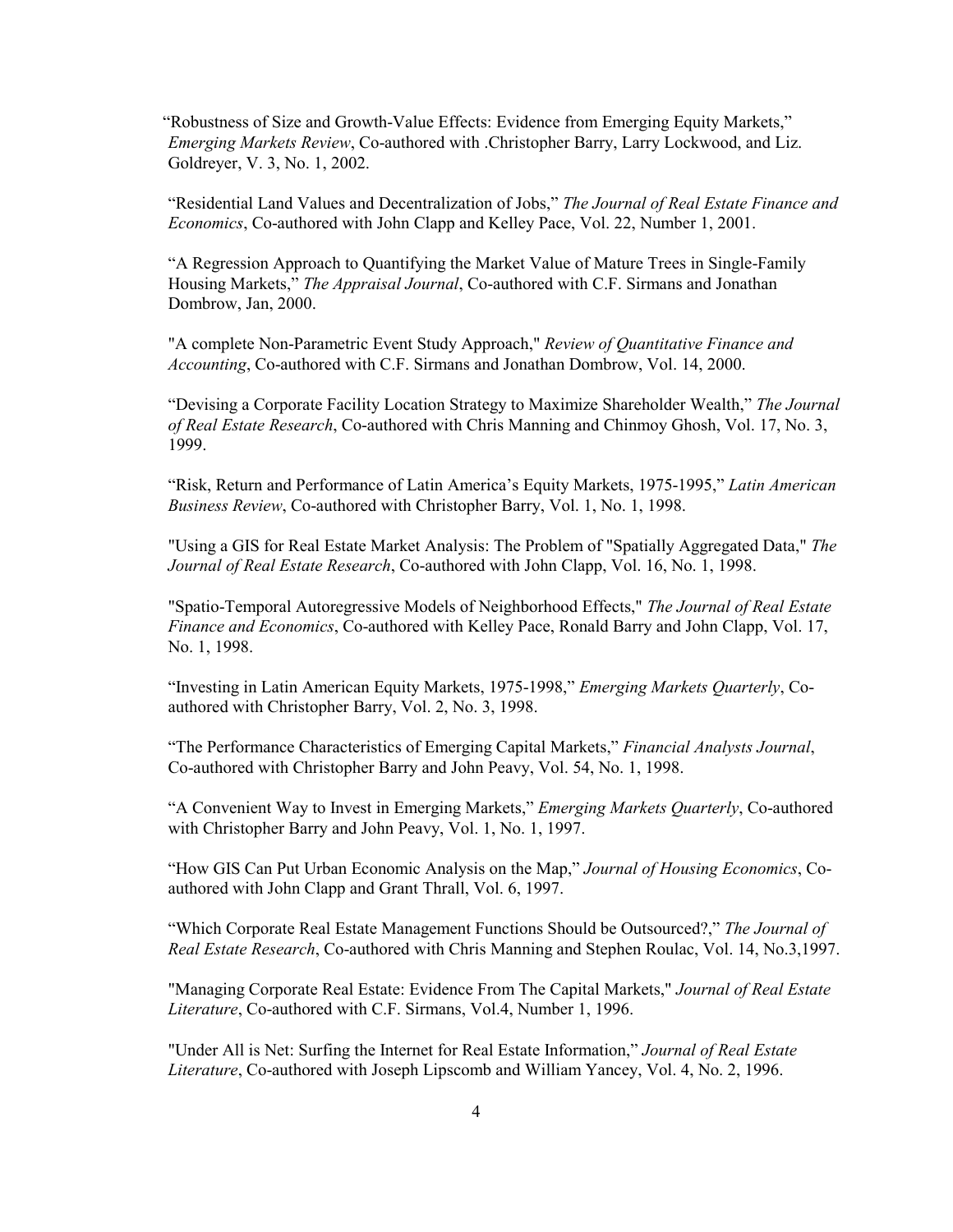"Diversification Potential from Real Estate Companies in Emerging Capital Markets," *The Journal of Real Estate Portfolio Management*, Co-authored with Christopher Barry and Joseph Lipscomb, Vol. 2, No. 2, 1996.

"Gains From Corporate Headquarters Relocations: Evidence From The Stock Market," *Journal of Urban Economics,* Co-authored with Chinmoy Ghosh and C.F. Sirmans, Volume 38, 1995.

"An Introduction To The Collectible Sportscard Market," *Managerial Finance*, Co-authored with Thomas O'Brien and Lawrence Gramling, Volume 21, Number 6, 1995.

"Using Geographic Information Systems To Improve Real Estate Analysis," *The Journal of Real Estate Research*, Co-authored with C.F. Sirmans and Allen Marks, Volume 10, Number 2, 1995.

"Quantifying the Value of a View in Single-Family Housing Markets," *The Appraisal Journal*, Co-authored with C.F. Sirmans, October 1994.

## **OTHER PUBLICATIONS**

¿Por qué la dolarización frenó el crecimiento en El Salvador? [El Faro Académico](http://elfaro.net/es/academico) – Politica, Jueves, 21 de Enero de 2016.

"Currency Reform and Real Estate: Lessons from El Salvador," *Real Estate Notes*, No. 7, April 2013.

"Effects of Corporate Real Estate on Company Values," *Corporate Real Estate Executive*, Coauthored with C.F. Sirmans, Vol. 13, No. 6, 1998.

"LeaseTrend Review," *Real Estate Finance*, Summer, 1998.

"Comps, Inc. Review," *Real Estate Finance*, Spring, 1999.

Emerging Stock Markets: Risk, Return and Performance, Co-authored with Christopher Barry and John Peavy, Association for Investment Management and Research, 1997.

Crises and Reform in Latin America: From Despair to Hope by Sebastian Edwards, Reviewed for *The Journal of Finance*, Vol. 52, No. 4, 1997.

### **PRESENTATIONS AT SCHOLARLY MEETINGS**

"REIT Credit Rating Changes During Stability and Crisis", Co-authored with Ramya Aroul. Presented at the 2015 Financial Management Association meetings in Orlando, Florida.

**"**Understanding Distressed Residential Transaction Discounts across Submarkets and Market Conditions", Co-authored with Ramya Aroul and Andrew Hanz. Presented at the 2014 American Real Estate Society meetings in San Diego, California.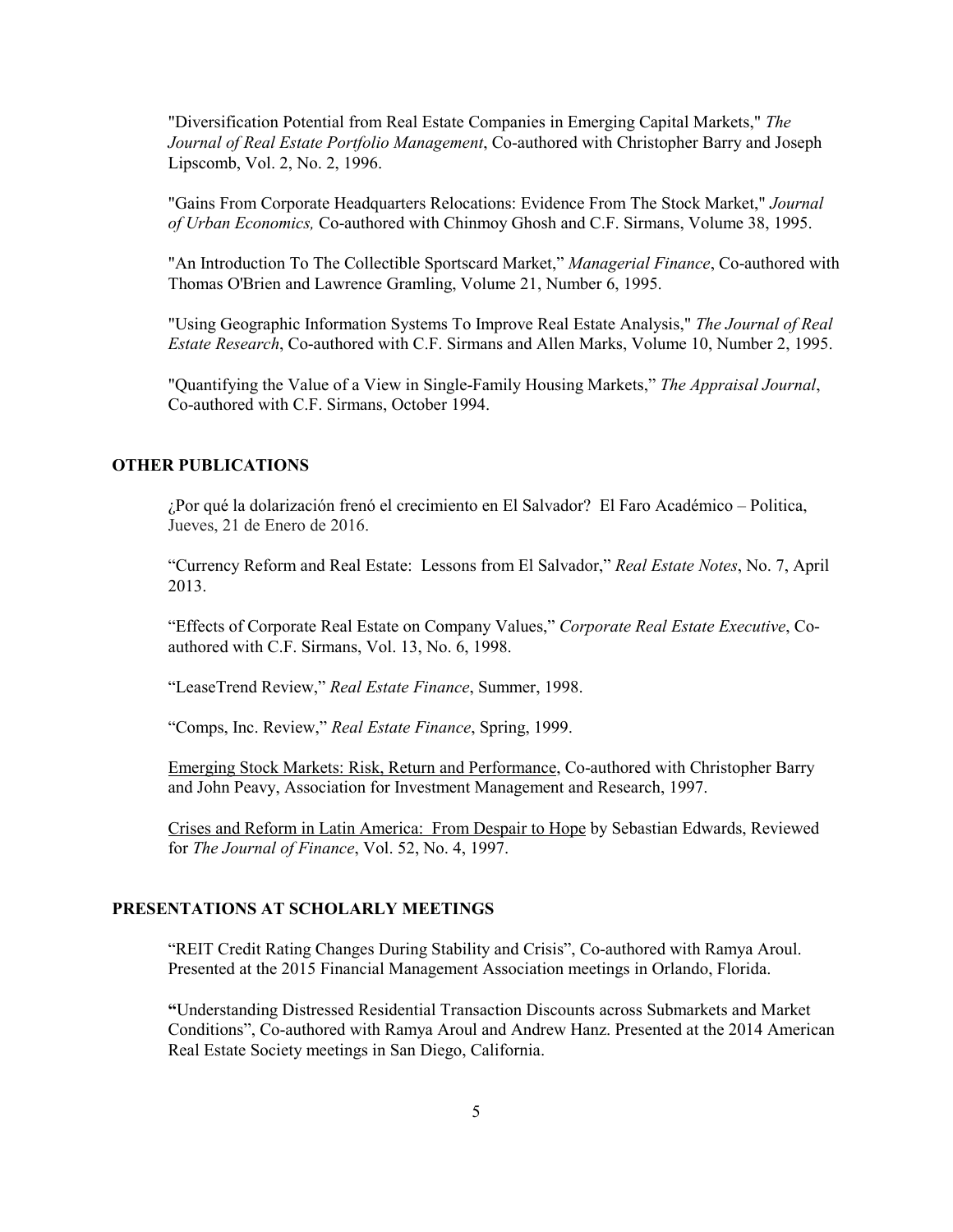"Misvaluation and the Financial Distress Anamoly", Co-authored with Ramya Aroul and Larry Lockwood. Presented at the 2014 Financial Management Association meetings in Nashville, Tennessee.

"Information Asymmetry, Distress Risk and REIT Returns", Co-authored with Ramya Aroul. Presented at the 2013 American Real Estate Society meetings in Kohala, Hawaii.

"A Primer on Teaching", Panel Presentation at the American Real Estate Society Meetings, April 2012, St. Petersburg, Florida.

"REIT Going Private Decisions", Co-authored with Jim Brau, Troy Carpenter, and C.F. Sirmans. Presented at the American Real Estate Society Meetings, April 2011.

"REIT Going Private Decisions", Co-authored with Jim Brau, Troy Carpenter, and C.F. Sirmans. Presented at the University of Connecticut Research Workshop, February 2011.

"Creating a Research Network Through ARES" Presentation as part of panel at the American Real Estate Society Meetings, April 2006.

"Interest Rates and the Timing of Corporate Debt Issues," Co-authored with Christopher Barry, Steve Mann and Vassil Mihov. Presented at the University of Connecticut Research Workshop, March 2006.

"Robustness of Size and Value Effects in Emerging Equity Markets" Co-authored with Christopher Barry, Larry Lockwood and Liz Goldreyer. Presented at the Southern Finance Association Meetings, November 2002.

"Risk and Return Characteristics of Property Indices in Emerging Markets," Co-authored with Christopher Barry. Presented at the AREUEA International Real Estate Conference, May 2001, Cancun, Mexico.

"Size and Value Effects for REITs," Co-authored with Larry Lockwood. Presented at the American Real Estate Society Meetings, March 1999 in Tampa Bay, Florida.

"How GIS Can Put Urban Economic Analysis on the Map," Co-authored with John Clapp and Grant Thrall, Presented portions of this at the Homer Hoyt Institute Meeting in Florida, May 1998.

"Robustness of Size and Value Effects in Emerging Equity Markets," Co-authored with Christopher Barry, Larry Lockwood and Liz Goldreyer. Presented at the Latin American Capital Markets Meetings, May, 1998 in San Jose, Costa Rica.

"Pricing Assets in Emerging Capital Markets," Co-authored with Christopher Barry, Larry Lockwood and Liz Goldreyer. Presented at the Financial Management Association Meetings, October, 1997 in Honolulu, Hawaii.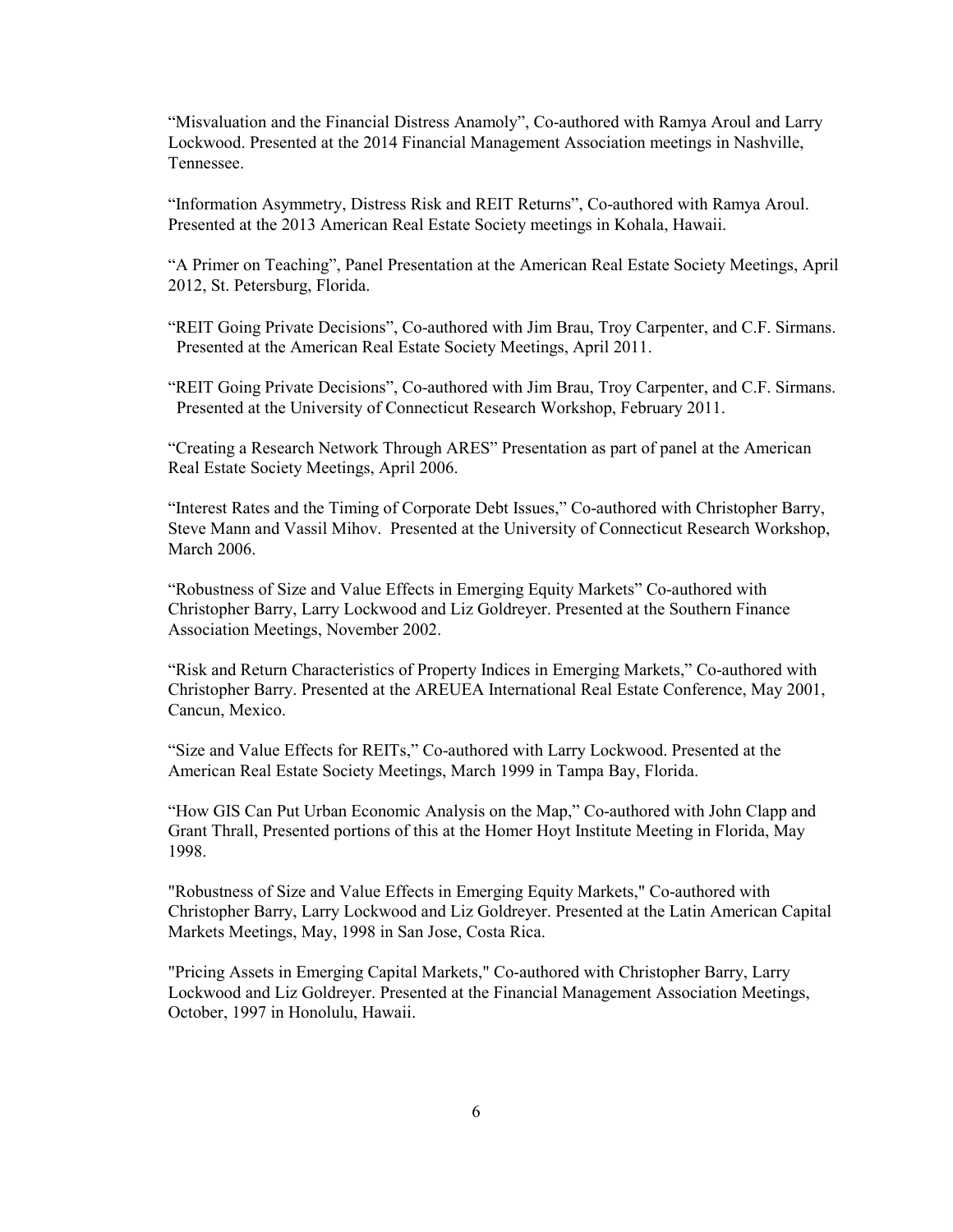"Diversification Potential from Real Estate Companies in Emerging Capital Markets," Coauthored with Christopher B. Barry and Joseph B. Lipscomb. Presented at the AREUEA International Real Estate Conference, May 1996 in Orlando, Florida.

"Under All is Net: Surfing the Internet for Real Estate Information, *Journal of Real Estate Literature*, Co-authored with Joseph Lipscomb and William Yancey, Presented excerpts during a panel presentation at the American Real Estate Society Meetings, April 1996 in South Lake Tahoe, Nevada.

"The Performance Characteristics of Emerging Capital Markets," Co-authored with Christopher Barry and John Peavy. Presented at the Financial Management Association Meetings, October, 1996 in New Orleans, Louisiana.

"Agency Conflicts and Stock Value: Evidence from Headquarters Relocations," Co-authored with Chinmoy Ghosh and C.F. Sirmans. Presented at the Allied Social Science meetings, January, 1995 in Washington, D.C.

"Shareholder Wealth from Relocation Decisions," authored by Ko Wang. Presented at the Financial Management meetings, October, 1995 in New York City.

"Using Geographic Information Systems to Improve Real Estate Analysis," Co-authored with C.F. Sirmans and Allen Marks. Presented at the American Real Estate Society meetings, April, 1994 in Santa Barbara, California.

## **RESEARCH IN PROGRESS**

"REIT Credit Rating Changes, Prior Performance and Abnormal Returns". Co-authored with Ramya Aroul

"The Number of the Beast".

"Misvaluation and the Financial Distress Anamoly". Co-authored with Ramya Aroul and Larry Lockwood.

"Is Slow-Paying Suppliers a Good Idea? Contingent Effects of Power and Riskiness on Buyers' Profits", Co-authored with JJ Kovach and Morgan Swink.

# **OTHER SCHOLARLY ACTIVITIES**

Co-Editor - *Journal of Real Estate Literature*.

Editorial Board – *The Journal of Real Estate Finance and Economics*, *Managerial Finance, Journal of Housing Research , Journal of Real Estate Research.*

Referee - *The Journal of Real Estate Finance and Economics*, *Real Estate Economics, Journal of Real Estate Literature*, *Journal of Real Estate Research*, *Journal of Housing Research*, *Journal of Corporate Finance, Real Estate Economics, The Journal of Financial Research, Journal of Housing Economics, and Journal of Real Estate Portfolio Management.*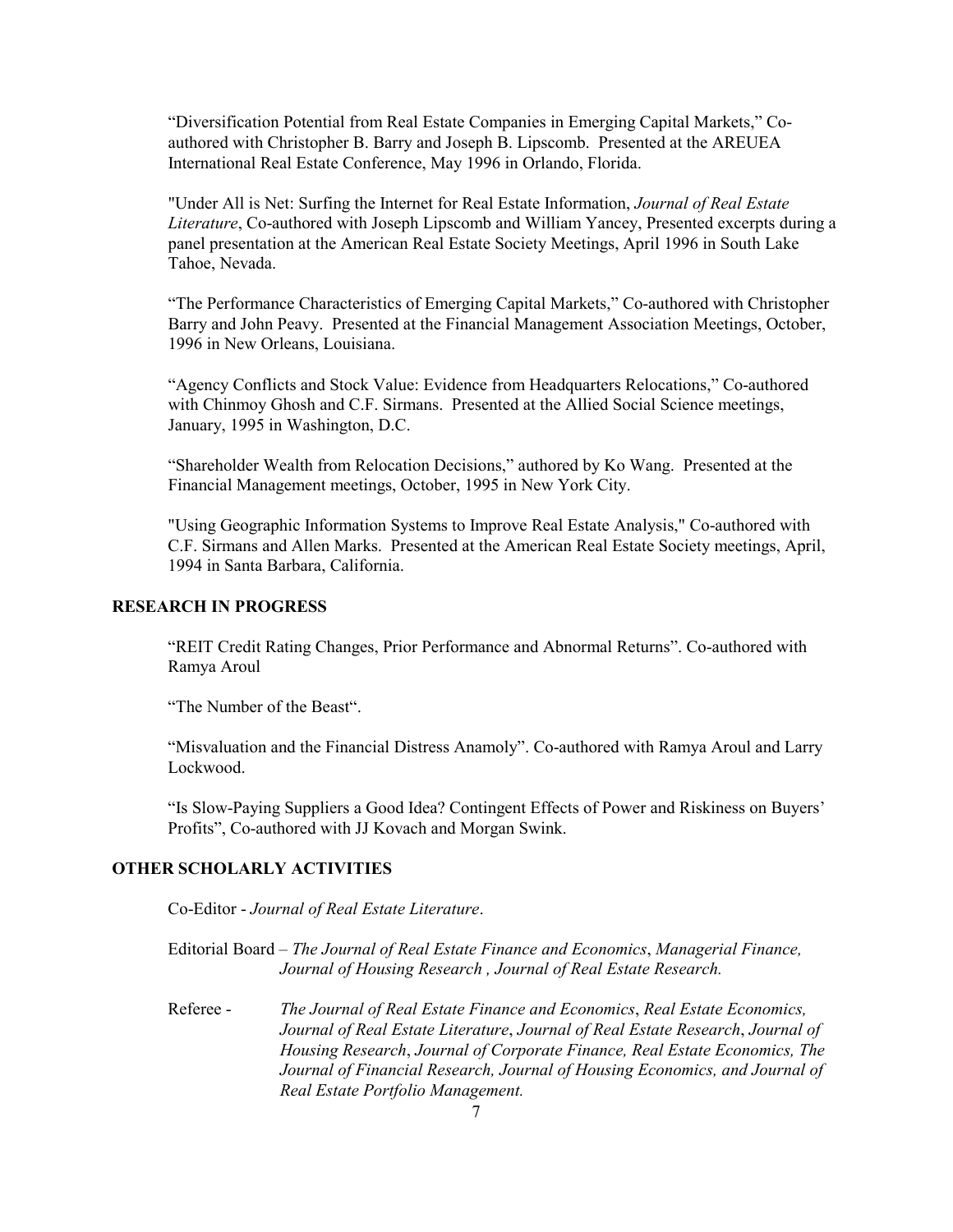- Discussant/Panelist 2019 American Real Estate Society Meetings, Arizona; 2018 American Real Estate Society Meetings, Florida; 2017 Real Estate and Finance Symposium, Singapore; 1999 Financial Management Meetings, Orlando, Florida; 1996 Financial Management Association Meetings, New Orleans, Louisiana; 1996 AREUEA International Real Estate Conference, Orlando, Florida; 1995 Financial Management Association Meetings, New York, New York; 1994 Financial Management Association Meetings, St. Louis, Missouri; AREUEA/Fannie Mae 1993 International Real Estate Conference, Mystic, Connecticut.
- Presentations 2015 Financial Management Association Meetings in Orlando, Florida; 2014 American Real Estate Society Meetings, San Diego, California; 2014 Financial Management Association Meetings, Nashville, Tennessee; 2013 American Real Estate Society Meetings Kohala, Hawaii; 2012 American Real Estate Society Meetings, St. Petersburg, Florida; 2011 American Real Estate Society Meetings, Seattle, Washington 20011; 2006 American Real Estate Society Meetings, Key West, Florida; 2001 AREUEA International Real Estate Conference, Cancun, Mexico; 1999 American Real Estate Society Meetings, Tampa Bay, Florida; 1998 Financial Management Meetings, Chicago, Illinois; 1998 Latin American Capital Markets Meetings, San Jose, Costa Rica; 1998 Homer Hoyt Meetings, North Palm Beach, Florida; 1997 Financial Management Meetings, Honolulu, Hawaii; 1996 Financial Management Association Meetings, New Orleans, Louisiana; 1996 AREUEA International Real Estate Conference, Orlando, Florida; 1995 Financial Management Association Meetings, New York, New York; 1995 Allied Social Science Association Meetings, Washington, D.C.; 1994 American Real Estate Society Meetings, Santa Barbara, California; 1993 Financial Management Meetings, Toronto, Canada.
- Review Committee *2005 Emerging Market Finance Conference*. Batten Institute, Darden School of Business Administration, University of Virginia.
- Chairperson 2012 American Real Estate Society Meetings, St. Petersburg, Florida; 2011 American Real Estate Society Meetings, Seattle, Washington; 2010 American Real Estate Society Meetings, Naples, Florida; 2009 American Real Estate Society Meetings, Monterey, California; 2008 American Real Estate Society Meetings, Captiva Island, Florida; 2007 American Real Estate Society Meetings, San Francisco, California; 2005 American Real Estate Society Meetings, Santa Fe, New Mexico; 2004 American Real Estate Society Meetings, Captiva Island, Florida; 2003 American Real Estate Society Meetings, Monterey, California; 2002 American Real Estate Society Meetings, Naples, Florida; 2000 American Real Estate Society Meetings, Santa Barbara, California; 1998 American Real Estate Society Meetings, Monterey, California; 1997 American Real Estate Society Meetings, Sarasota, Florida; 1995 American Real Estate Society Meetings, Hilton Head, South Carolina; 1995 Financial Management Association Meetings, New York, New York.